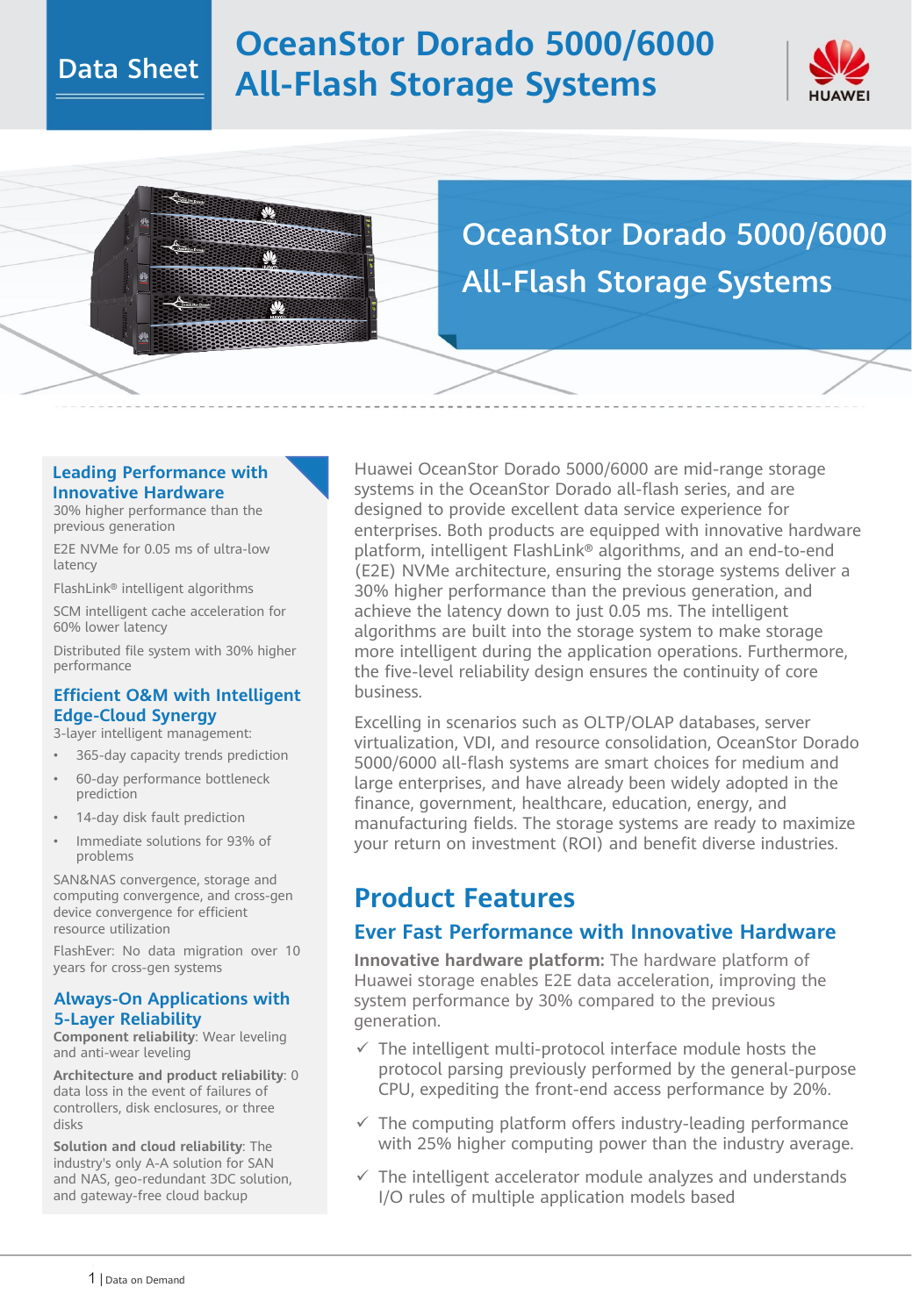### Data Sheet

# **OceanStor Dorado 5000/6000 All-Flash Storage Systems**



Controller Smart SSD enclosure SSD

on machine learning frameworks to implement intelligent prefetching of memory space. This improves the read cache hit ratio by 50%.

- $\checkmark$  SmartCache + SCM intelligent multi-tier caching identify whether or not the data is hot and uses different media to store it, reducing the latency by 60% in OLTP (100% reads) scenarios.
- $\checkmark$  The intelligent SSD hosts the core Flash Translation Layer (FTL) algorithm, accelerating data access in SSDs and reducing the write latency by half.
- $\checkmark$  The intelligent hardware has a built-in Huawei storage fault library that accelerates component fault location and diagnosis, and shortens the fault recovery time from 2 hours to just 10 minutes.

**Intelligent algorithms:** Most flash vendors lack E2E innate capabilities to ensure full performance from their SSDs. OceanStor Dorado 5000/6000 runs industry-leading FlashLink® intelligent algorithms based on self-developed controllers, disk enclosures, and operating systems.

- $\checkmark$  Many-core balancing algorithm: Taps into the many-core computing power of a controller to maximize the data processing capability.
- $\checkmark$  Service splitting algorithm: Offloads reconstruction services from the controller enclosure to the smart SSD enclosure to ease the load pressure of the controller enclosure for more efficient I/O processing.
- $\checkmark$  Cache acceleration algorithm: Accelerates batch processing with the intelligent module to bring intelligence to storage systems during application operations.

The data layout between SSDs and controllers is coordinated synchronously.

- $\checkmark$  Large-block sequential write algorithm: Aggregates multiple discrete data blocks into a unified big data block for disk flushing, reducing write amplification and ensuring stable performance.
- $\checkmark$  Independent metadata partitioning algorithm: Effectively controls the performance compromise caused by garbage collection for stable performance.
- $\checkmark$  I/O priority adjustment algorithm: Ensures that read and write I/Os are always prioritized, shortening the access latency.

FlashLink® intelligent algorithms give full play to all flash memory and help Huawei OceanStor Dorado achieve unparalleled performance for a smoother service experience. **E2E NVMe architecture for full series:** All-flash storage has been widely adopted by enterprises to upgrade existing IT

## **FlashLink®**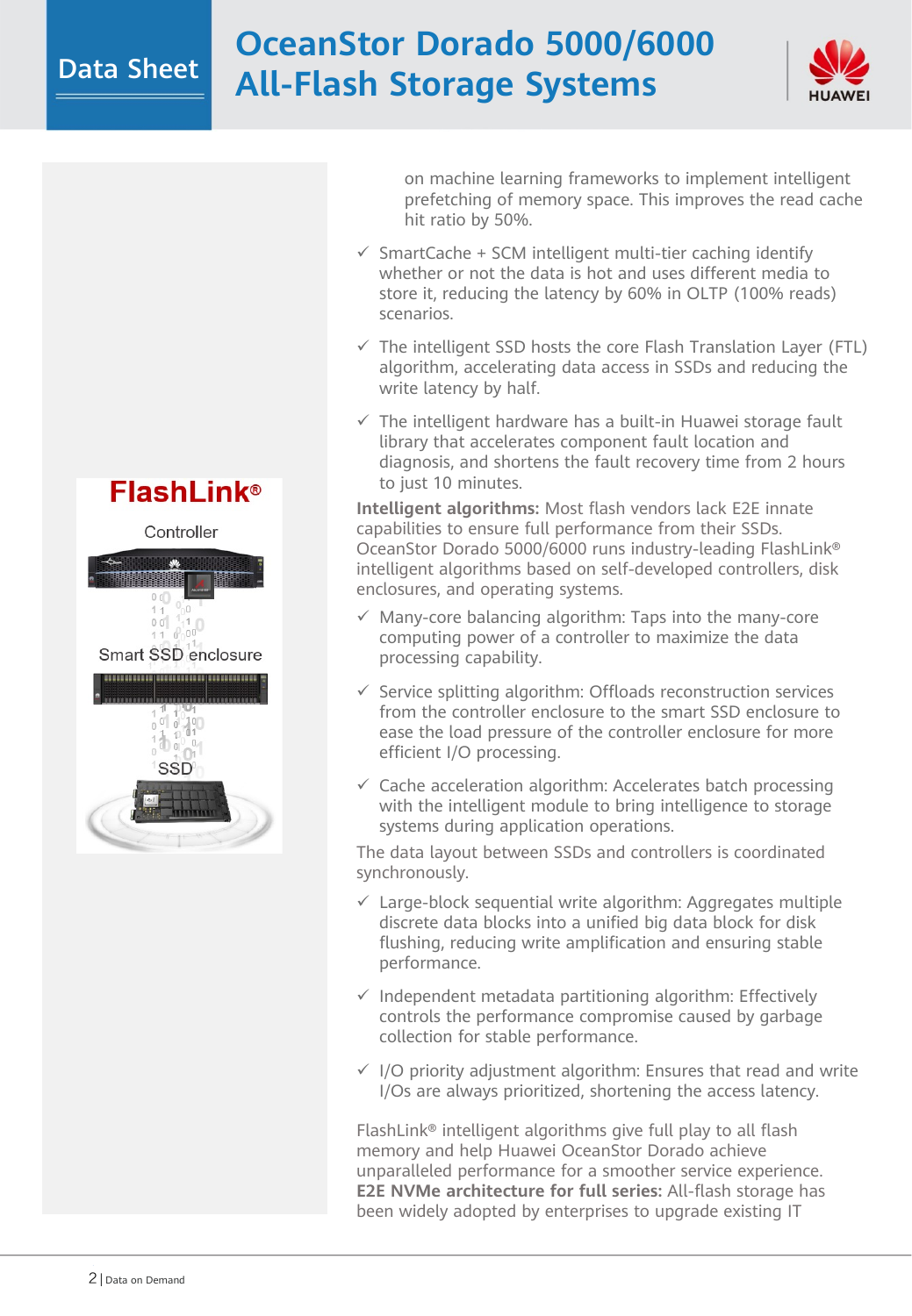# Data Sheet **OceanStor Dorado 5000/6000 All-Flash Storage Systems**







systems, but always-on service models continue to push IT system performance boundaries to a new level. Conventional SAS-based all-flash storage cannot break the bottleneck of 0.5 ms latency. NVMe all-flash storage, on the other hand, is a future-proof architecture that implements direct communication between the CPU and SSDs, shortening the transmission path. In addition, the quantity of concurrencies is increased by 65,536 times, and the protocol interaction is reduced from four times to two, which doubles the write request processing. Huawei is a pioneer in adopting end-to-end NVMe architecture across the entire series. OceanStor Dorado 5000/6000 all-flash systems use the industry-leading 32 Gb FC-NVMe/100 Gb RoCE protocols at the front end and adopt Huawei-developed link-layer protocols to implement failover within seconds and plug-and-play, thus improving the reliability and O&M. It also uses a 100 Gb RDMA protocol at the back end for E2E data acceleration. This enables latency as low as 0.05 ms and 10x faster transmission than SAS all-flash storage.

**Globally shared distributed file system**: The OceanStor Dorado 5000/6000 all-flash storage systems support the NAS function and use the globally shared distributed file systems to ensure ever-fast NAS performance. To make full use of computing power, the many-core processors in a controller process services concurrently. In addition, intelligent data prefetching and layout further shorten the access latency, achieving over 30% higher NAS performance than the industry benchmark.

**Linear increase of performance and capacity:** Unpredictable business growth requires storage to provide simple linear increases in performance as more capacity is added to keep up with ever-changing business needs. OceanStor Dorado 5000/6000 support the scale-out up to 32 controllers, and IOPS increases linearly as the quantity of controller enclosures increases, matching the performance needs of the future business development.

### **Efficient O&M with Intelligent Edge-Cloud Synergy**

**Extreme convergence**: Huawei OceanStor Dorado 5000/6000 all-flash storage systems provide multiple functions to meet diversified service requirements, improve storage resource utilization, and effectively reduce the TCO. The storage systems provide both SAN and NAS services and support parallel access, ensuring the optimal path for dual-service access. Built-in containers support storage and compute convergence, reducing IT construction costs, eliminating the latency between servers and storage, and improving performance. The convergence of cross-generation devices allows data to flow freely, simplifying O&M and reducing IT purchasing costs.

**On and off-cloud synergy**: Huawei OceanStor Dorado 5000/6000 all-flash systems combine general-purpose cloud intelligence with customized edge intelligence over a built-in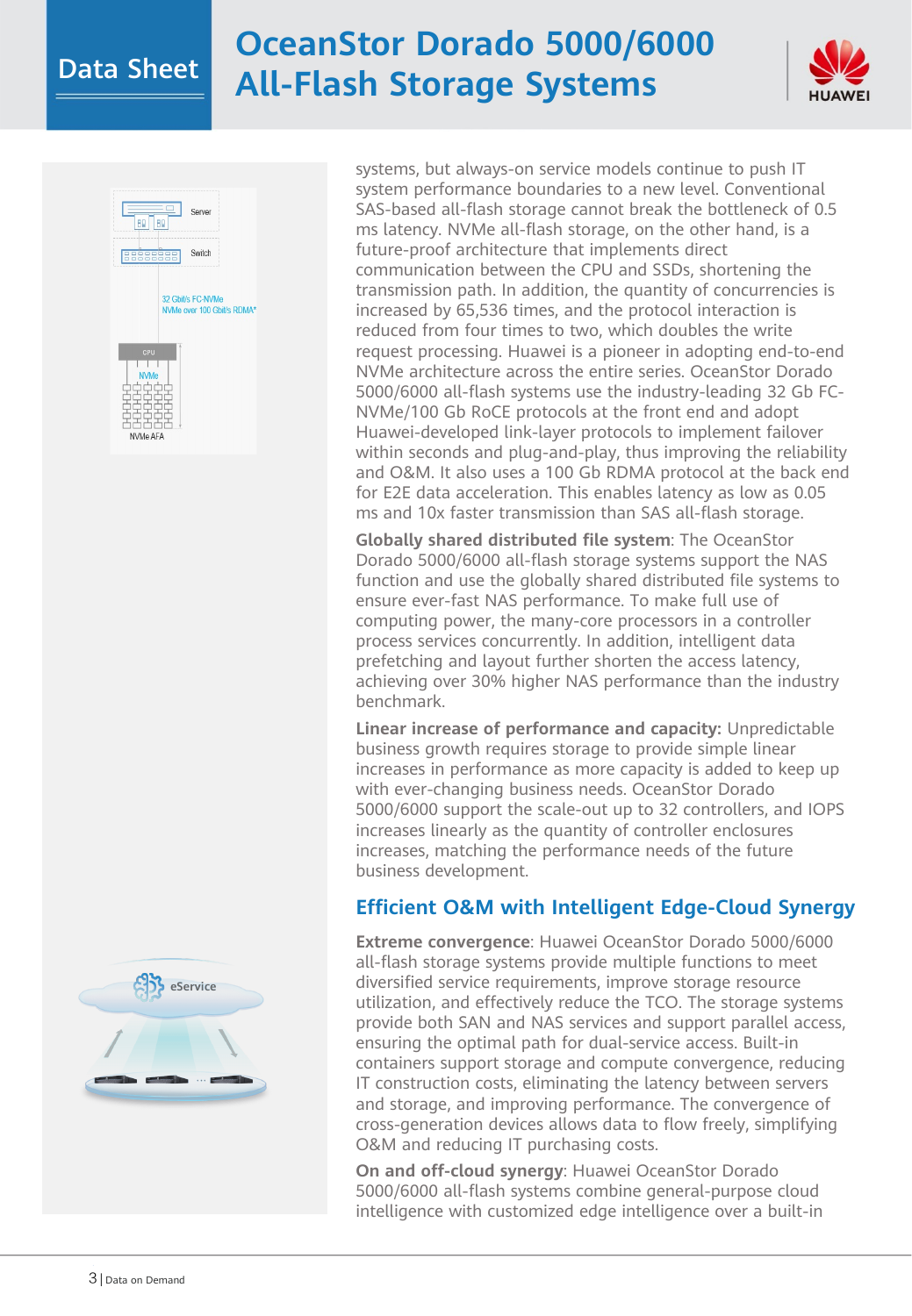# Data Sheet **OceanStor Dorado 5000/6000 All-Flash Storage Systems**







intelligent hardware platform, providing incremental training and deep learning for a personalized customer experience. The eService intelligent O&M and management platform collects and analyzes over 190,000 device patterns on the live network in real time, extracts general rules, and enhances basic O&M.

**Intelligence throughout service lifecycle**: Intelligent management covers resource planning, provisioning, system tuning, risk prediction, and fault location, and enables 60-day and 14-day predictions of performance bottleneck and disk faults respectively, and immediate solutions for 93% of problems detected.

**FlashEver**: The intelligent flexible architecture implements component-based upgrades without the need for data migration within 10 years. Users can enjoy latest-generation software and hardware capabilities without investing again in the related storage software features.

### **Always-On Applications with 5-Layer Reliability**

Industries such as finance, manufacturing, and carriers are upgrading to intelligent service systems to meet the strategy of sustainable development. This will likely lead to diverse services and data types that require better IT architecture. Huawei OceanStor Dorado all-flash storage is an ideal choice for customers who need robust IT systems that consolidate multiple types of services for stable, always on services. It ensures end-to-end reliability at all levels, from component, architecture, product, solution, all the way to cloud, supporting data consolidation scenarios with 99.9999% availability.

#### **Benchmark-Setting 5-Layer Reliability**

**Component – SSDs**: Reliability has always been a top concern in the development of SSDs, and Huawei SSDs are a prime example of this. Leveraging global wear-leveling technology, Huawei SSDs can balance their loads for a longer lifespan of each SSD. In addition, Huawei's patented anti-wear leveling technology prevents simultaneous multi-SSD failures and improves the reliability of the entire system.

**Architecture – fully interconnected design**: Huawei OceanStor Dorado 5000/6000 adopt the intelligent matrix architecture (multi-controller) within a fully symmetric activeactive (A-A) design to eliminate single points of failure and achieve high system availability. Application servers can access LUNs through any controller, instead of just a single controller. Multiple controllers share workload pressure using the load balancing algorithm. If a controller fails, other controllers take over services smoothly without any service interruption.

**Product – enhanced hardware and software**: Product design is a systematic process. Before a stable storage system is commercially released, it must ensure that it meets the demands from both software and hardware, and can faultlessly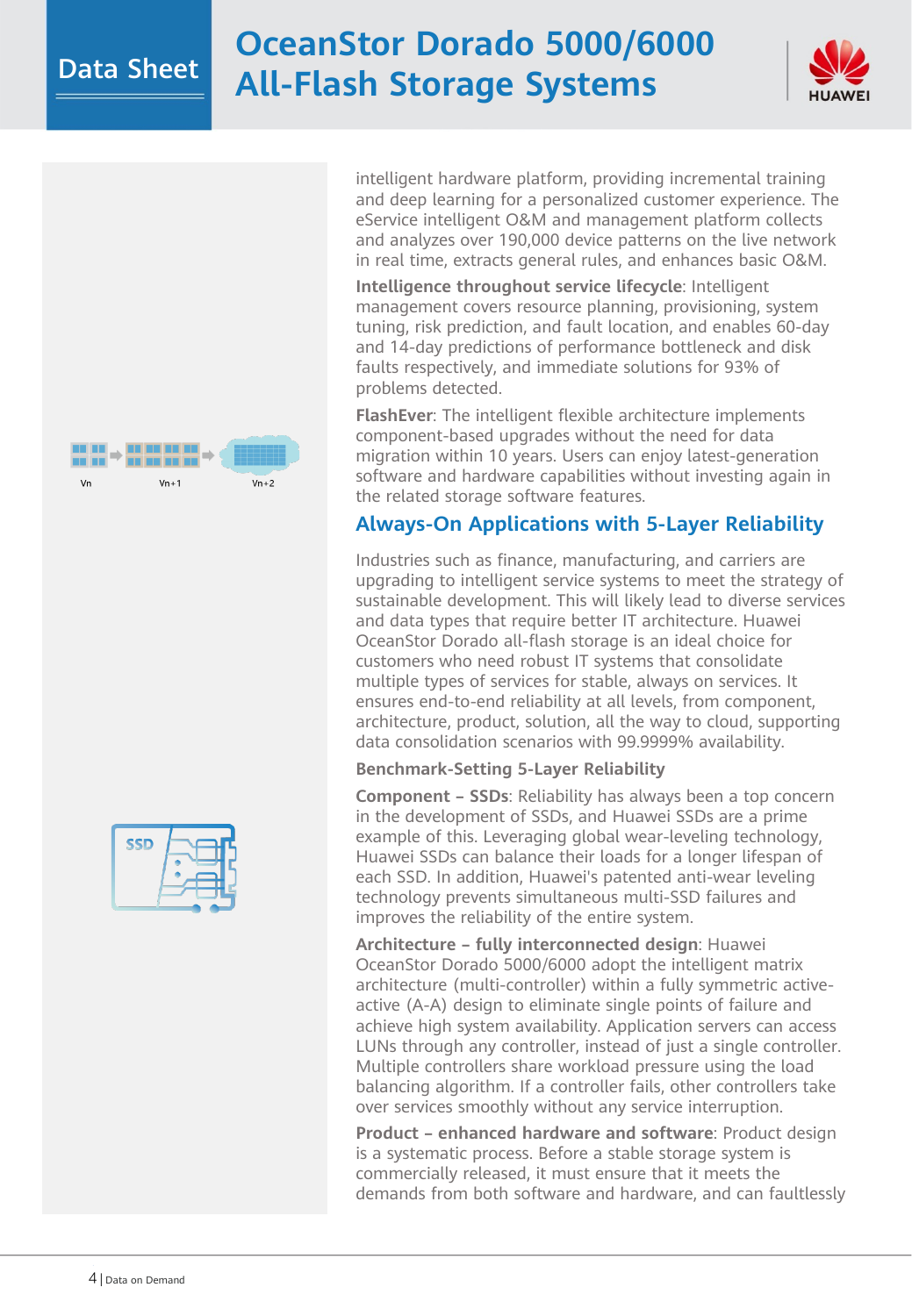# Data Sheet **OceanStor Dorado 5000/6000 All-Flash Storage Systems**



host key enterprise applications. The OceanStor Dorado 5000/6000 are equipped with hardware that adopts a fully redundant architecture and supports dual-port NVMe and hot swap, preventing single points of failure. The innovative 9.5 mm palm-sized SSDs and biplanar orthogonal backplane design provide 44% higher capacity density and 25% improved heat dissipation capability, and ensure stable operations of 2U 36 slot SSD enclosures. The smart SSD enclosure is the first ever to feature built-in intelligent hardware that offloads reconstruction from the controller to the smart SSD enclosure. Backed up by RAID-TP technology, the smart SSD enclosure can tolerate simultaneous failures of three SSDs and reconstruct 1 TB of data within 25 minutes. In addition, the storage systems offer comprehensive enterprise-grade features, such as 3 second periodic snapshots, that set a new standard for storage product reliability.

**Solution – gateway-free active-active solution**: Flash storage is designed for enterprise applications that require zero data loss or zero application interruption. OceanStor Dorado 5000/6000 use a gateway-free A-A solution for SAN and NAS to prevent node failures, simplify deployment, and improve system reliability. In addition, the A-A solution implements A-A mirroring for load balancing and cross-site takeover without service interruption, ensuring that core applications are not affected by system breakdown. The all-flash systems provide the industry's only A-A solution for NAS, ensuring efficient, reliable NAS performance. They also offer the industry's first all-IP active-active solution for SAN, which uses long-distance RoCE transmission to improve performance by 50% compared with traditional IP solutions. In addition, the solution can be smoothly upgraded to the geo-redundant 3DC solution for high-level data protection.

**Cloud-level reliability – gateway-free migration to the cloud:**  With the rise of public clouds, more backup services use public cloud object storage as their backup storage for higher costeffectiveness and more reliable remote backup. The CloudBackup feature of Huawei OceanStor Dorado 8000/18000 follows this trend and eliminates the need to purchase backup storage devices and backup software, thereby reducing purchase and maintenance costs. The backup service supports interworking with HUAWEI CLOUD Object Storage Service (OBS) and AWS S3, incremental backup, full-copy recovery, and filelevel fine-grained recovery, delivering cloud-level reliability.

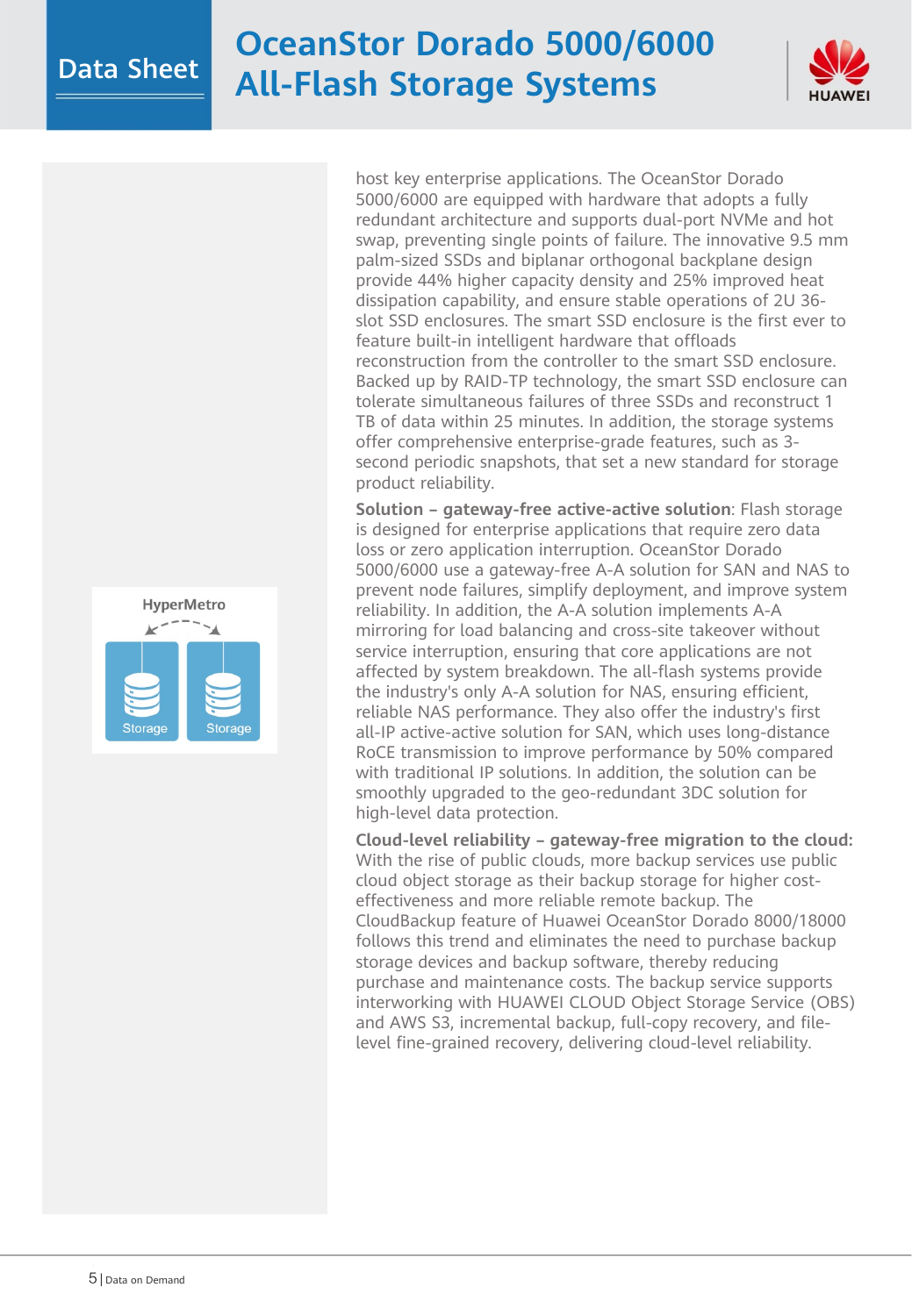

### **Technical Specifications**

| <b>Model</b>                                                                              | <b>OceanStor Dorado 5000</b>                                                                                                                                                                                                                                                                                    | <b>OceanStor Dorado 6000</b>                                                                                                                                                                                                |  |
|-------------------------------------------------------------------------------------------|-----------------------------------------------------------------------------------------------------------------------------------------------------------------------------------------------------------------------------------------------------------------------------------------------------------------|-----------------------------------------------------------------------------------------------------------------------------------------------------------------------------------------------------------------------------|--|
| <b>Hardware Specifications</b>                                                            |                                                                                                                                                                                                                                                                                                                 |                                                                                                                                                                                                                             |  |
| Maximum Number of<br><b>Controllers</b>                                                   | 32                                                                                                                                                                                                                                                                                                              | 32                                                                                                                                                                                                                          |  |
| <b>Maximum Cache (Dual</b><br>Controllers, Expanding with<br>the Number of Controllers)   | 256 GB-8 TB                                                                                                                                                                                                                                                                                                     | 1 TB-16 TB                                                                                                                                                                                                                  |  |
| <b>Supported Storage Protocols</b>                                                        | FC, iSCSI, FC-NVMe, NVMe over RoCE, NFS, CIFS, NDMP,                                                                                                                                                                                                                                                            |                                                                                                                                                                                                                             |  |
| <b>Front-End Port Types</b>                                                               | 8/16/32 Gbit/s FC/FC-NVMe, 10/25/40/100 GbE, 25/100 Gb NVMe over RoCE                                                                                                                                                                                                                                           |                                                                                                                                                                                                                             |  |
| <b>Back-End Port Types</b>                                                                | SAS 3.0/100 Gb RDMA                                                                                                                                                                                                                                                                                             |                                                                                                                                                                                                                             |  |
| <b>Maximum Number of Hot-</b><br>Swappable I/O Modules per<br><b>Controller Enclosure</b> | 12                                                                                                                                                                                                                                                                                                              |                                                                                                                                                                                                                             |  |
| <b>Maximum Number of Front-</b><br><b>End Ports per Controller</b><br>Enclosure           | 48                                                                                                                                                                                                                                                                                                              |                                                                                                                                                                                                                             |  |
| <b>Maximum Number of SSDs</b>                                                             | 3,200                                                                                                                                                                                                                                                                                                           | 4,800                                                                                                                                                                                                                       |  |
| <b>SSDs</b>                                                                               | 1.92 TB/3.84 TB/7.68 TB/15.36TB palm-sized NVMe SSD, 960 GB/1.92 TB/3.84 TB/7.68<br>TB/15.36 TB SAS SSD                                                                                                                                                                                                         |                                                                                                                                                                                                                             |  |
| <b>SCM Supported</b>                                                                      | 800 GB SCM/1.6TB*                                                                                                                                                                                                                                                                                               |                                                                                                                                                                                                                             |  |
| <b>Software Specifications</b>                                                            |                                                                                                                                                                                                                                                                                                                 |                                                                                                                                                                                                                             |  |
| <b>Supported RAID Levels</b>                                                              | RAID 5, RAID 6, RAID 10*, and RAID-TP (tolerates simultaneous failures of 3 SSDs)                                                                                                                                                                                                                               |                                                                                                                                                                                                                             |  |
| <b>Number of LUNs</b>                                                                     | 16,384                                                                                                                                                                                                                                                                                                          | 32,768                                                                                                                                                                                                                      |  |
| <b>Value-Added Features</b>                                                               | SmartDedupe, SmartVirtualization, SmartCompression, SmartMigration, SmartThin,<br>SmartQoS(SAN&NAS), HyperSnap(SAN&NAS), HyperReplication(SAN&NAS),<br>HyperClone(SAN&NAS), HyperMetro(SAN&NAS), HyperCDP(SAN&NAS), CloudBackup,<br>SmartTier*, SmartCache, SmartQuota(NAS)*, SmartMulti-Tenant, HyperLock(NAS) |                                                                                                                                                                                                                             |  |
| <b>Storage Management</b><br>Software                                                     | <b>UltraPath</b><br>DeviceManager<br>eService                                                                                                                                                                                                                                                                   |                                                                                                                                                                                                                             |  |
| <b>Physical Specifications</b>                                                            |                                                                                                                                                                                                                                                                                                                 |                                                                                                                                                                                                                             |  |
| <b>Power Supply</b>                                                                       | SAS SSD enclosure: $100V-240V$ AC $\pm$ 10%,<br>192V-288V DC, -48V to -60V DC<br>Controller enclosure/Smart SAS disk<br>enclosure/Smart NVMe SSD enclosure: 200V-<br>240V AC ± 10%, 100-240V AC ± 10%, 192V-<br>288V DC, 260V-400V DC, -48V to -60V DC                                                          | SAS SSD enclosure: 100V-240V AC ± 10%,<br>192V-288V DC, -48V to -60V DC<br>Controller enclosure/Smart SAS SSD<br>enclosure/Smart NVMe SSD enclosure: 200V-<br>240V AC ± 10%, 192V-288V DC, 260V-400V<br>DC, -48V to -60V DC |  |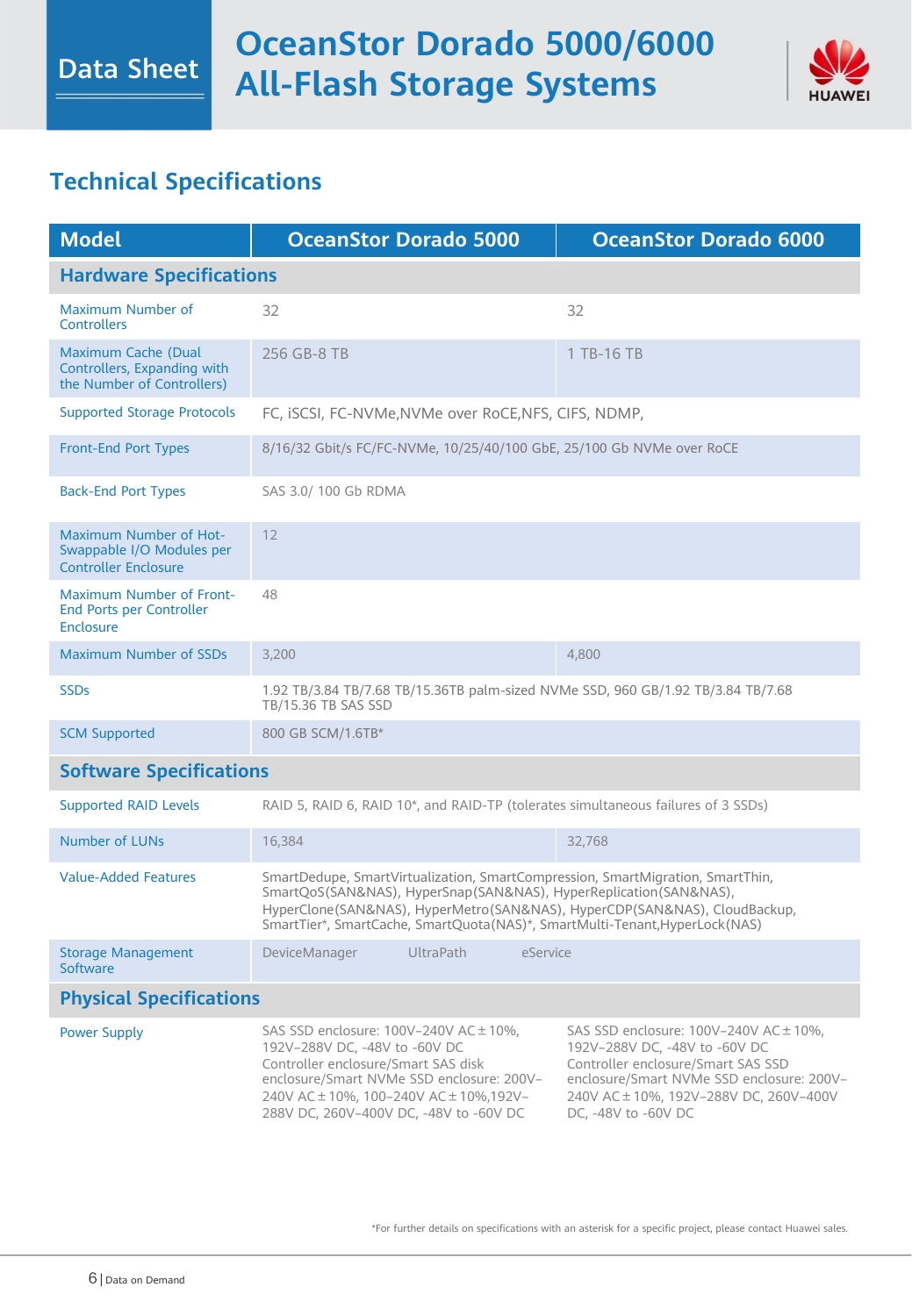

## **Technical Specifications**

| <b>Model</b>                                 | <b>OceanStor Dorado 5000</b>                                                                                                                                                                                                                                                                                                                 | <b>OceanStor Dorado 6000</b>                                                                                                                                                                                                                                                                                                       |  |
|----------------------------------------------|----------------------------------------------------------------------------------------------------------------------------------------------------------------------------------------------------------------------------------------------------------------------------------------------------------------------------------------------|------------------------------------------------------------------------------------------------------------------------------------------------------------------------------------------------------------------------------------------------------------------------------------------------------------------------------------|--|
| <b>Physical Specifications</b>               |                                                                                                                                                                                                                                                                                                                                              |                                                                                                                                                                                                                                                                                                                                    |  |
| <b>Dimensions</b><br>$(H \times W \times D)$ | SAS controller enclosure: 86.1 mm $\times$ 447<br>$mm \times 820 mm$<br>NVMe controller enclosure: 86.1 mm $\times$ 447<br>$mm \times 920 mm$<br>SAS SSD enclosure: 86.1 mm $\times$ 447 mm $\times$<br>$410 \text{ mm}$<br>Smart SAS SSD enclosure: 86.1 mm x 447<br>$mm \times 520$ mm<br>NVMe SSD enclosure: 86.1 mm x 447 mm x<br>620 mm | SAS controller enclosure: 86.1 mm $\times$ 447<br>$mm \times$ 820 mm<br>NVMe controller enclosure: 86.1 mm $\times$ 447<br>$mm \times 920 mm$<br>SAS SSD enclosure: 86.1 mm $\times$ 447 mm $\times$<br>410 mm<br>Smart SAS SSD enclosure: 86.1 mm × 447<br>$mm \times 520$ mm<br>NVMe SSD enclosure: 86.1 mm x 447 mm x<br>620 mm |  |
| Weight                                       | SAS controller enclosure: $\leq$ 45 kg<br>NVMe controller enclosure: $\leq 50$ kg<br>SAS SSD enclosure: $\leq$ 20 kg<br>Smart SAS SSD enclosure: ≤ 30 kg<br>Smart NVMe SSD enclosure: $\leq$ 35 kg                                                                                                                                           | SAS controller enclosure: $\leq$ 45 kg<br>NVMe controller enclosure: $\leq$ 50 kg<br>SAS SSD enclosure: $\leq$ 20 kg<br>Smart SAS SSD enclosure: ≤ 30 kg<br>Smart NVMe SSD enclosure: ≤ 35 kg                                                                                                                                      |  |
| <b>Operating Temperature</b>                 | $-60$ m to +1800 m altitude: 5° C to 35° C (bay) or 40° C (enclosure)<br>1800 m to 3000 m altitude: The max. temperature threshold decreases by 1° C for every<br>altitude increase of 220 m                                                                                                                                                 |                                                                                                                                                                                                                                                                                                                                    |  |
| <b>Operating Humidity</b>                    | 10% RH to 90% RH                                                                                                                                                                                                                                                                                                                             |                                                                                                                                                                                                                                                                                                                                    |  |